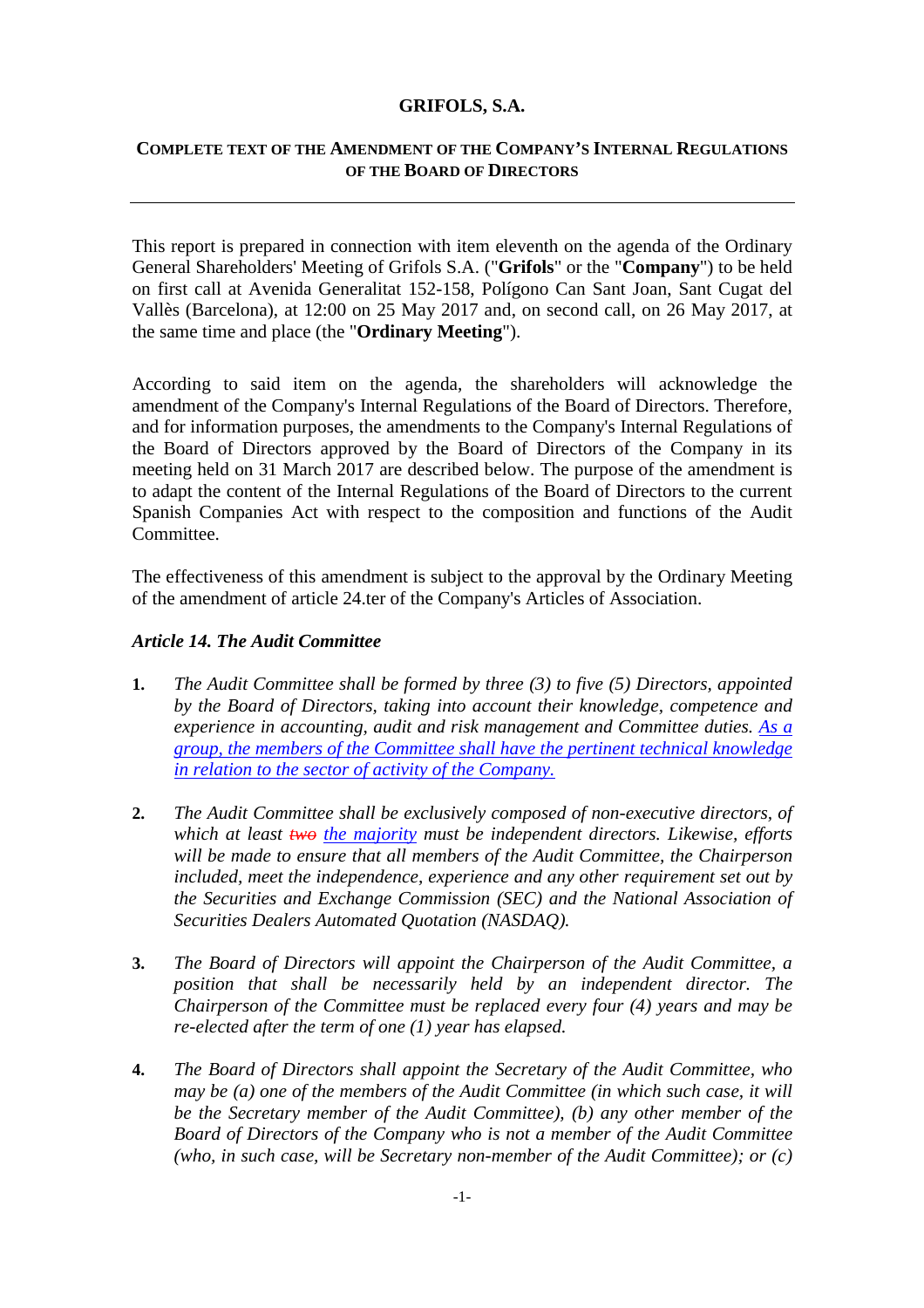*the Secretary or a Vice-Secretary of the Board of Directors of the Company (who, in such case, will be Secretary non-member of the Audit Committee). The Secretary shall draft the minutes of the resolutions adopted in each committee meeting and shall report to the Board of Directors through their Chairperson. The Audit Committee shall be validly formed when half plus one of its members are present or represented and their resolutions are approved by the absolute majority of the assisting members. If there is a tied vote, the vote of the Chairperson shall be final.* 

- **5.** *Notwithstanding the provisions of the Law or the Articles of Association, or other duties assigned to it by the Board of Directors, the Audit Committee will have the following basic responsibilities:* 
	- *(a) In relation to the General Shareholders Meeting:* 
		- (i) *Inform the General Shareholders' Meeting of questions raised in respect of those matters which are within the committee's competence and particularly with respect to the results of the audit of the annual accounts, explaining how it has contributed to the integrity of the financial information, and the role that the Committee has played in such process.*
	- *(b) In relation to the Board of Directors:* 
		- (i) *Previously inform the Board of Directors about periodic financial statements, which due to its stock exchange listing, the Company must make public periodically; in this sense, the Committee will ensure that the interim accounts are drawn up under the same accounting principles as the annual accounts and for this purpose shall consider the appropriateness of a limited review by an external auditor;*
		- (ii) *Previously inform of the creation or acquisition of shareholdings in special purpose entities or domiciled in countries or territories considered tax havens, as well as any other transactions or operations of a similar nature, which due to their complexity, could harm the transparency of the Group;*
		- (iii) *Previously inform of related party transactions;*
		- (iv) *Inform of any matter that has or may have a material, financial or accounting impact.*
	- *(c) In relation to the information and internal control systems:* 
		- (i) *Supervise the preparation and presentation, and integrity of the mandatory financial information related to the Company and the Group, verifying compliance with the regulation requirements, the adequate defining of consolidation boundaries and the correct application of accounting criteria and submit recommendations or*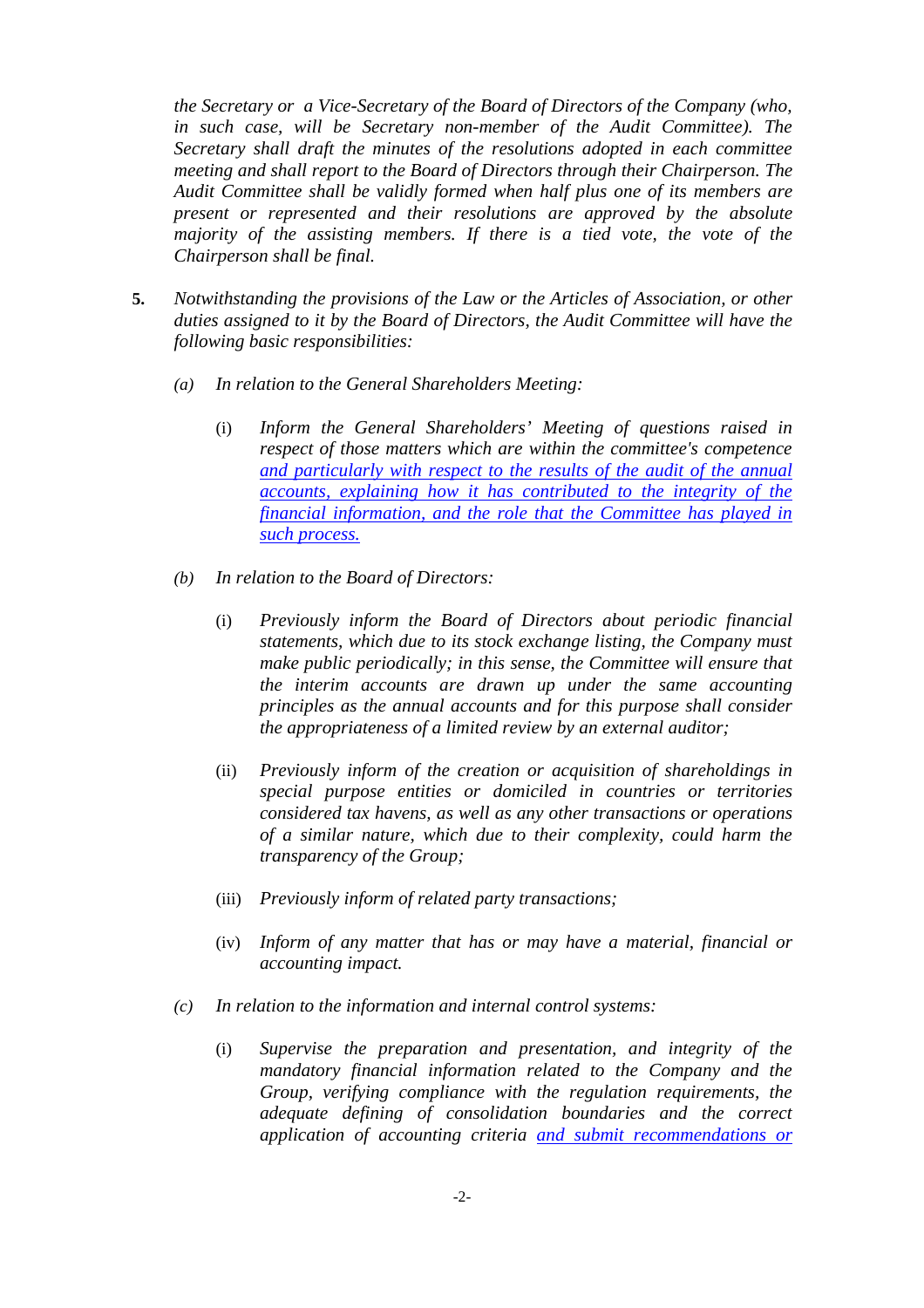*proposals to the Board of Directors to protect the integrity of this information;* 

- (ii) *Supervise the efficiency of the Company's internal control, internal audit and risk management systems, including those related to tax matters, periodically reviewing the internal control and risk management systems, so that any principal risks are identified, dealt with and adequately recognized, as well as discussing, with the auditor, any major flaws in the control system identified during the audit process without jeopardizing its independence. To such effects, the Committee may, if applicable, submit recommendations or proposals to the Board of Directors and the corresponding period of time for their fulfilment;*
- (iii) *Monitor the independence and efficiency of internal auditing; propose the selection, appointment, re-election and dismissal of the Director of the Internal Audit Department; propose the budget for this Department; receive periodic information on its activities (including the annual work plan and annual activities reports prepared by the Director of the Department); and verify that the top management takes into account the conclusions and recommendations of their reports;*
- (iv) *Set up and supervise procedures for the receipt, retention and treatment of complaints received by the Company regarding accounting, internal controls or audit matters, as well as anonymous and confidential information provided by employees regarding questionable accounting or auditing matters.*
- *(d) In relation to the external auditor:* 
	- (i) *Submit to the Board of Directors any proposals regarding the selection, appointment, re-election and substitution of the external auditor, being responsible for the selection process in conformity with the applicable regulations, including the terms of his contract, without prejudice to the faculties vested in the General Shareholders' Meeting and the Board with regard to the approval of such resolutions under Spanish law.*
	- (ii) *Be directly in charge of the remuneration and supervision of the work performed by the external auditor regarding the audit report preparation and issuance or any other similar reports relating to financial statements.*
	- (iii) *Regularly and directly collect from the external auditor information about the development, impact and execution of the audits, as well as the audit plan and results of its execution, and verify that top management takes their recommendations into account;*
	- (iv) *Safeguard the external auditor's independence when performing his duties, and to do so:*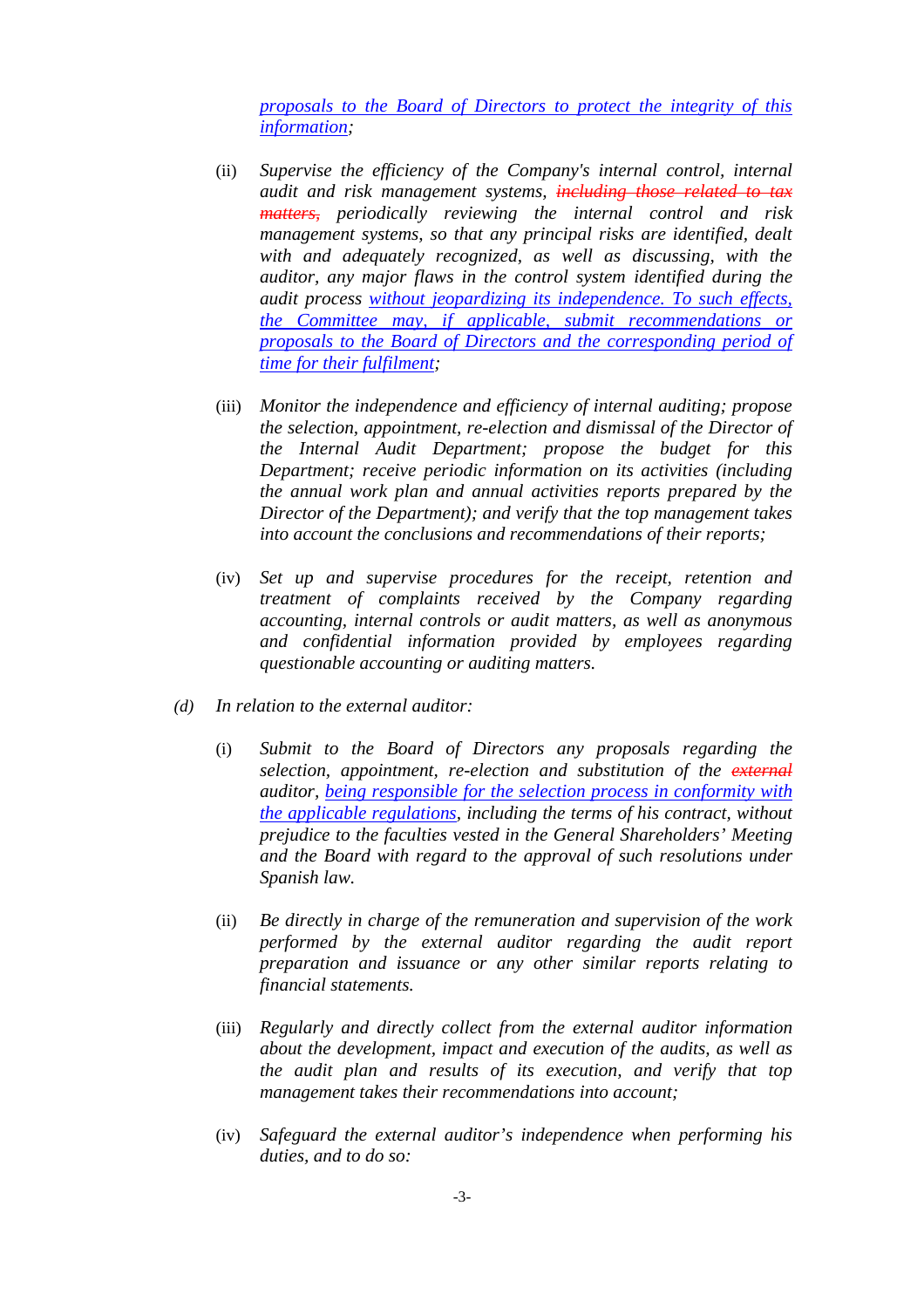- *Ensure that the Company communicates as a relevant event to the CNMV the change in auditor and shall attach a statement of the possible existence of any disagreements with the outgoing auditor and, if applicable, its contents;*
- *Establish the necessary relationships with the external auditor to receive information about any issues that may compromise entail a threat to his independence, and which the Audit Committee will examine, and any other issues regarding the development of the audit of accounts process, and, when applicable, the authorization of the services different from those prohibited in the terms established in the applicable regulations as regards independence, as well as any notifications required in the audit of accounts legislation and in the audit regulations.* 
	- *Ensure that the Company and the auditor respect the rules in force on providing services different to audit services, the auditor's market concentration limits and, in general, any others rules established to guarantee the independence of the auditors and, to that end, annually receive from the external auditors a statement of their independence in relation to the entity, or any entities directly or indirectly related to it, as well as any the detailed and individualized information on any kind of ancillary services provided and the corresponding fees paid by these entities to the external auditor or the persons or entities related to it in accordance with the account audit legislation regulations applicable to the audit of accounts activity;*
	- *Issue, prior to issuing the audit of accounts report and on an annual basis, a written opinion on whether the independence of the auditor the auditors or audit firms has been compromised. This opinion must include a reasoned assessment of each and every one of the ancillary services mentioned in the preceding paragraphs above, which shall be individually and jointly assessed, different from the legal audit, and in relation to the independence status or regulations applicable to the audit of accounts activity audit regulations ; and*
- *If the external auditor resigns, examine the circumstances that have caused said resignation.*
- (v) *Encourage the Group auditor to undertake the responsibility of the audits of the companies making up the group*
- *(e) In relation to external consultants:*